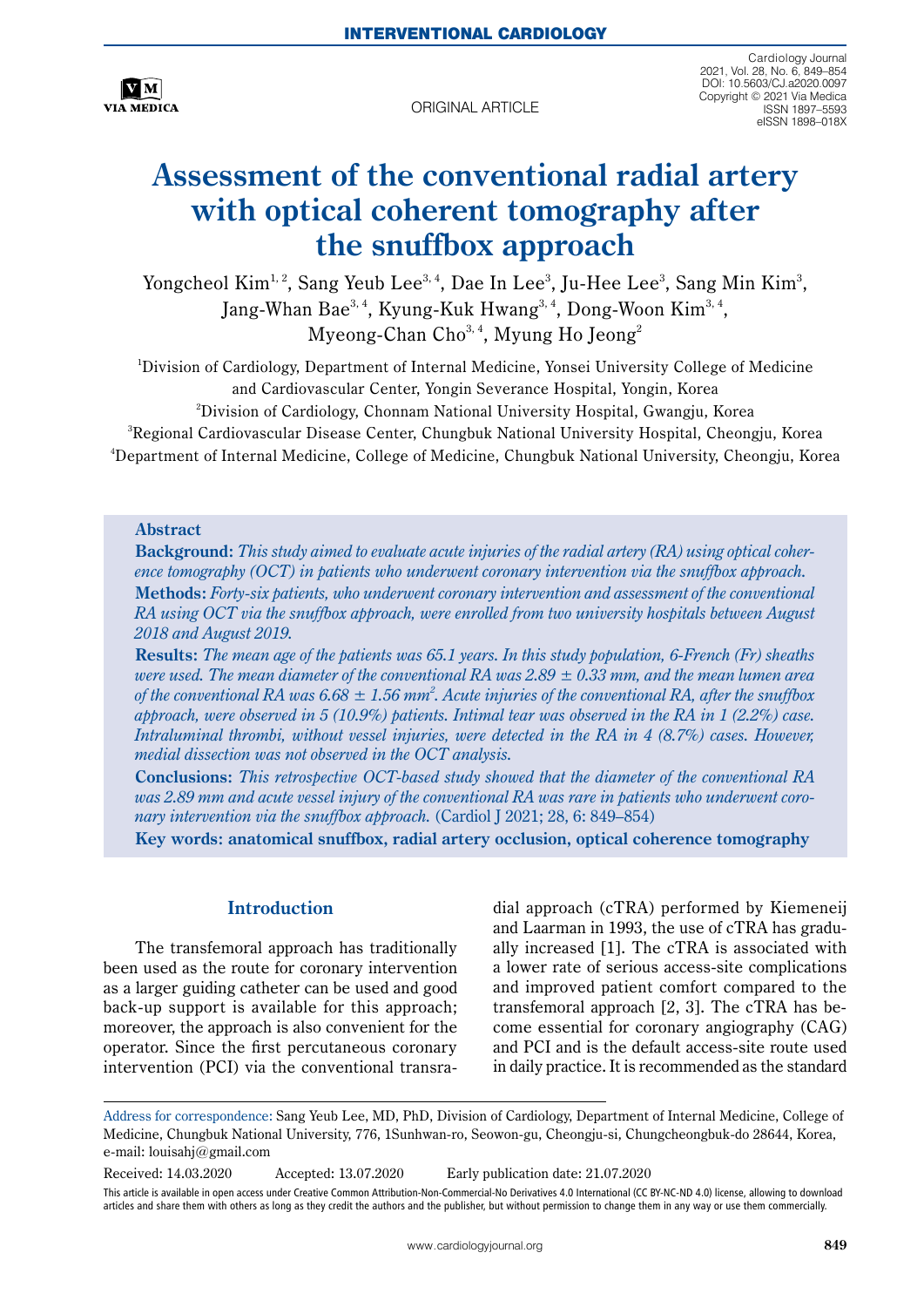

**Figure 1.** A 6-Fr sheath is inserted via the distal radial approach (**A**) and the conventional radial artery (RA) is assessed with optical coherence tomography (OCT; **B**). (White dotted line: distal margin of the conventional RA).

approach for PCI in most clinical settings, including acute myocardial infarction [4, 5]. However, damage to the puncture site is inevitable, and there is still concern for radial arterial occlusion (RAO) [6]. In addition, the cTRA is associated with potential risks of functional and anatomical injuries in future candidates of hemodialysis access and bypass grafts for surgical revascularization [7].

The distal radial approach, called the snuffbox approach, is a relatively novel technique that has attracted the interest of interventional cardiologists [8]. The incidence of RAO may decrease using this approach due to the availability of a dual supply system with no direct cannulation injury of the conventional radial artery (RA) [9]. However, limited data are available regarding the incidence of complications with this new puncture technique, especially acute injury of the RA after coronary intervention via the snuffbox approach.

Optical coherence tomography (OCT) is an imaging technique and is currently the best modality for assessing subtle damages (e.g., intimal and medial layer injuries) at high-resolution (10  $\mu$ m) [10, 11]. This imaging modality can clearly reveal significant acute injuries and chronic intimal thickening of the RA after the cTRA [12]. However, the assessment of acute RA injuries after the snuffbox approach using OCT has not been reported to date. Therefore, this study aimed to evaluate the conventional RA after the snuffbox approach by qualitative and quantitative OCT analysis.

# **Methods**

#### **Study population**

Patients who underwent coronary intervention under OCT guidance via the snuffbox approach at two hospitals were included. Those who had previously undergone CAG or PCI via the conventional radial approach were excluded. A single operator at each hospital performed the snuffbox approach in patients who had a palpable distal RA in the anatomical snuffbox area. The study protocol was approved by the Institutional Review Board of Chungbuk National University Hospital and Chonnam National University Hospital (approval number: CNUH-2019-272, CBNUH-2019-10-019).

### **Puncture and cannulation at the anatomical snuffbox**

After local anesthesia, with 1 mL lidocaine hydrochloride using a 26-gauge needle, was administered to the anatomical snuffbox area, the puncture was performed using a 21-gauge open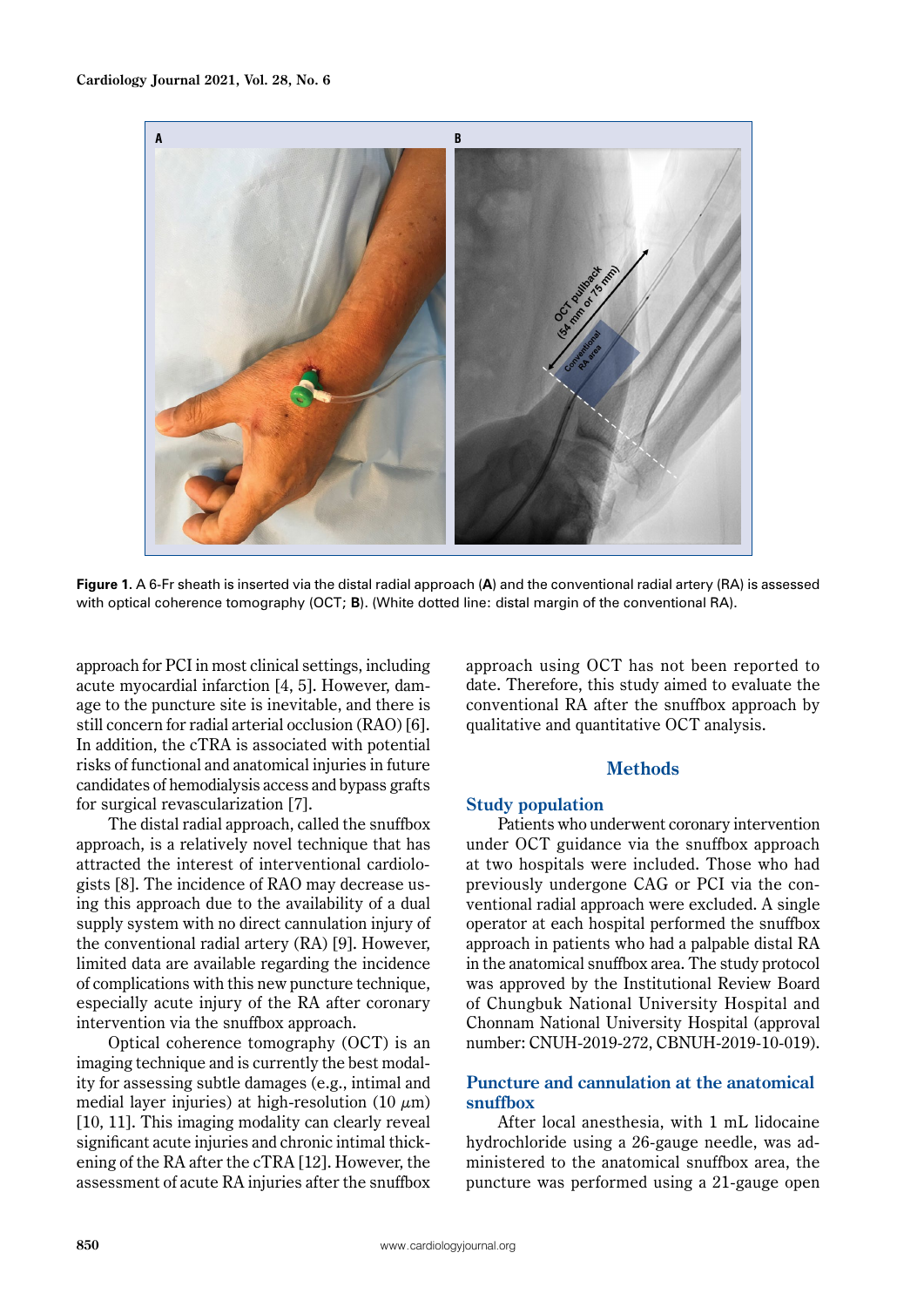

**Figure 2.** Optical coherence tomography image of the conventional radial artery, showing an intimal tear (**A**, arrowheads), intraluminal thrombus (**B**, arrowheads; wire artifact — asterisk).

needle using the anterior puncture technique. A 0.018-inch hair wire was then introduced after successful puncture, followed by the insertion of a 6-French (Fr) radial sheath (Prelude Radial®, Merit Medical, Utah, USA) (Fig. 1A). Following successful cannulation in the snuffbox area, a solution containing 0.2 mg of nitroglycerin, 2.5 mg of verapamil, and 3,000 units of unfractionated heparin (diluted in 10 mL of saline solution) was injected in all study participants to prevent arterial spasms and thrombosis. Anticoagulation with a bolus of unfractionated heparin (75–100 U/kg) was administered to achieve an activated clotting  $time > 300$  s during PCI.

# **Hemostasis**

After the puncture procedure was completed, hemostasis was achieved by applying sterile  $4" \times 4"$ gauze and self-adherent bandages for 3 h. Hemostasis was evaluated by the operator; when hemostasis was successfully achieved, the bandage could be removed. If hemostasis was not achieved, the gauze and bandages were applied for an additional 30–60 min.

# **OCT image acquisition and analysis**

The OCT system used in this study was The Dragonfly™ OPTIS™ Imaging Catheter (Abbott, St. Paul, Minnesota, USA) with OPTIS analysis software. Obtaining an OCT image of RA was done in patients who underwent successful PCI. Before the OCT examination for conventional RA,

the introducer sheath was pulled out when the tip reached the dorsal tubercle of the radius; this was defined as the distal margin of the conventional RA area, based on a previous study (Fig. 1B) [13]. Then, 54 mm or 75 mm OCT pullback was conducted. During the OCT pullback, 5 cc of contrast media was manually injected via the radial sheath. After acquisition of the OCT images of the RA, cross-sectional OCT images on conventional RA area were analyzed at 1-mm intervals of the intravascular image core laboratory at the Chonnam National University Hospital. An intimal tear was defined as luminal surface discontinuity, with or without an intimal flap, that was restricted within the intima (Fig. 2A). Medial dissection was defined as luminal surface disruption that extended into the media, either in the radial or the circumferential direction [12]. The presence of a thrombus was also assessed; a thrombus was defined as highbackscattering protrusions inside the lumen of the artery in the OCT image (Fig. 2B) [14]. Qualitative assessment of acute injury of the conventional RA was performed using whole OCT pullback images for each patient. With respect to the quantitative assessment, the regions within 30 mm of the conventional RA area were assessed on the OCT images, as shown Figure 1B.

# **Data collection and statistical analysis**

Patient demographic data, including age, gender, height, weight, body mass index, current smoking status, and medical history, including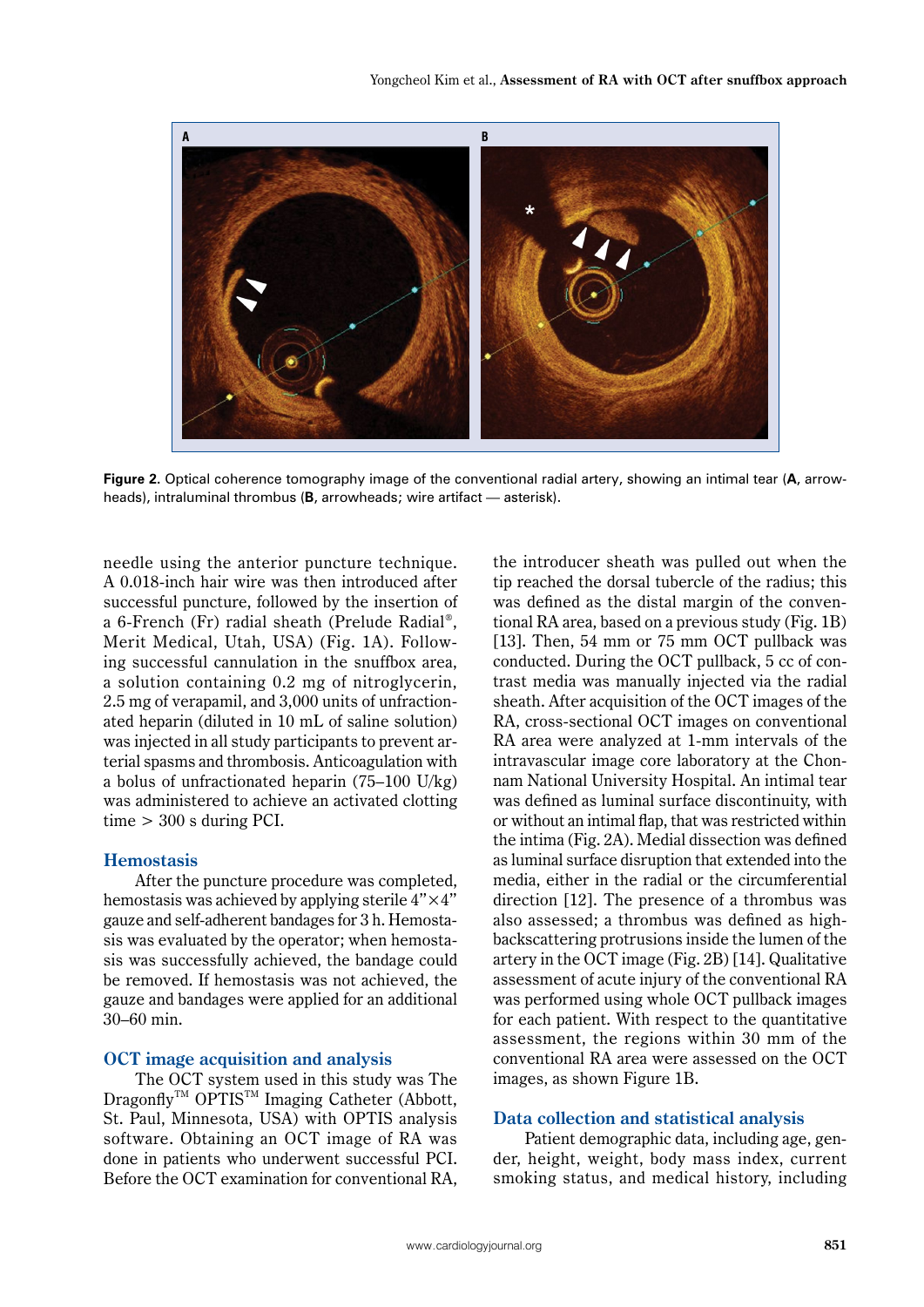prevalence of hypertension, diabetes mellitus, and dyslipidemia were recorded. The data on coronary angiographic and procedural characteristics during the snuffbox approach were recorded.

The continuous variables were analyzed using the paired t-test; they were expressed as the mean with standard deviation. For categorical variables, data were expressed as counts with percentages. Statistical analysis was performed using SPSS 22.0 for Windows (SPSS-PC, Chicago, IL, USA).

## **Results**

### **Baseline and procedural characteristics**

Forty-six patients who underwent coronary intervention and assessment of the conventional RA with OCT via the snuffbox approach were enrolled from two university hospitals between August 2018 and August 2019. The baseline clinical and procedural characteristics of the study population are summarized in Table 1. The mean age of the patients was 65.1 years, and 84.8% were male. A total of 30 (65.2%) patients underwent coronary intervention for acute coronary syndrome, including 4 patients with ST-segment elevation myocardial infarction. The left snuffbox approach was selected for 31 (67.4%) patients. All coronary interventions via the snuffbox approach were performed using a 6-Fr sheath. There were 26 (59.1%) patients with lesions in the left anterior descending coronary artery and 3 (6.8%) patients with lesions in the left main artery.

### **Qualitative and quantitative assessment of the conventional RA with OCT (Table 2)**

The number of total cross-sections analyzed for the study population was 2491 frames. For each RA, the mean number of RA cross-sections analyzed was  $27.7 \pm 5.1$  frames. The mean diameter of the conventional RA was  $2.89 \pm 0.33$  mm, and the mean lumen area of the conventional RA was  $6.68 \pm 1.56$  mm<sup>2</sup>.

Acute injuries of the conventional RA after the snuffbox approach were observed in 5 (10.9%) patients. Intimal tears were observed in the RA in 1 (2.2%) case. Intraluminal thrombi, without vessel injury, were detected in the RA in 4 (8.7%) cases. However, medial dissections were not observed in the OCT analyses.

# **Discussion**

In the present study, the diameter and the lumen area of the conventional RA, as assessed by

| Table 1. Baseline and procedural characteristics |  |
|--------------------------------------------------|--|
| of the study population.                         |  |

| Clinical characteristics ( $n = 46$ ) | <b>Value</b>    |
|---------------------------------------|-----------------|
| Age [years]                           | $65.1 + 10.3$   |
| Male                                  | 39 (84.85)      |
| BMI $\lceil \text{kg/m}^2 \rceil$     | $24.0 \pm 2.9$  |
| $BSA$ [m <sup>2</sup> ]               | $1.78 \pm 0.16$ |
| Hypertension                          | 49 (49.0%)      |
| Diabetes mellitus                     | 30 (30.0%)      |
| Dyslipidemia                          | 33 (33.0%)      |
| Current smoking                       | 51 (51.0%)      |
| LVEF [%]                              | $63.7 \pm 10.7$ |
| Serum creatinine [mg/dL]              | $1.0 \pm 0.8$   |
| Indication:                           | 100 (100%)      |
| Stable angina pectoris                | 16 (34.8%)      |
| <b>NSTE-ACS</b>                       | 26 (56.5%)      |
| <b>STEMI</b>                          | 4(8.7%)         |
| Left snuffbox approach                | 31 (67.4%)      |
| Use of 6-Fr sheath                    | 46 (100%)       |
| Target vessel ( $n = 44$ ):           |                 |
| Left anterior descending artery       | 26 (59.1%)      |
| Left circumflex artery                | $7(15.9\%)$     |
| Right coronary artery                 | $8(18.2\%)$     |
| Left main artery                      | $3(6.8\%)$      |
| Stent implantation                    | 42 (91.3%)      |

Values are presented as mean  $\pm$  standard deviation or number (%); BMI — body mass index; BSA — body surface area; LVEF — left ventricular ejection fraction; NSTE-ACS — non-ST-segment elevation acute coronary syndrome; STEMI — ST-segment elevation myocardial infarction

**Table 2.** Evaluation of radial artery (RA) by optical coherence tomography ( $n = 46$ ).

| <b>Parameters</b>                                          | Value           |
|------------------------------------------------------------|-----------------|
| Number of total analyzed cross<br>sections [frame]         | 2491            |
| Mean length of cross sections<br>of analyzed RA [mm]       | $27.7 \pm 5.1$  |
| Mean diameter of conventional<br>RA [mm]                   | $2.89 \pm 0.33$ |
| Mean lumen area of conventional<br>$RA$ [mm <sup>2</sup> ] | $6.68 \pm 1.56$ |
| Acute injury of RA after snuffbox<br>approach:             | $5(10.9\%)$     |
| Intimal tear                                               | $1(2.2\%)$      |
| Intraluminal thrombus                                      | 4(8.7%)         |
| Medial dissection                                          | $0(0\%)$        |

Values are presented as mean  $\pm$  standard deviation or number (%).

OCT, were  $2.89 \pm 0.33$  mm and  $6.68 \pm 1.56$  mm<sup>2</sup>, respectively. Moreover, among 46 OCT pullback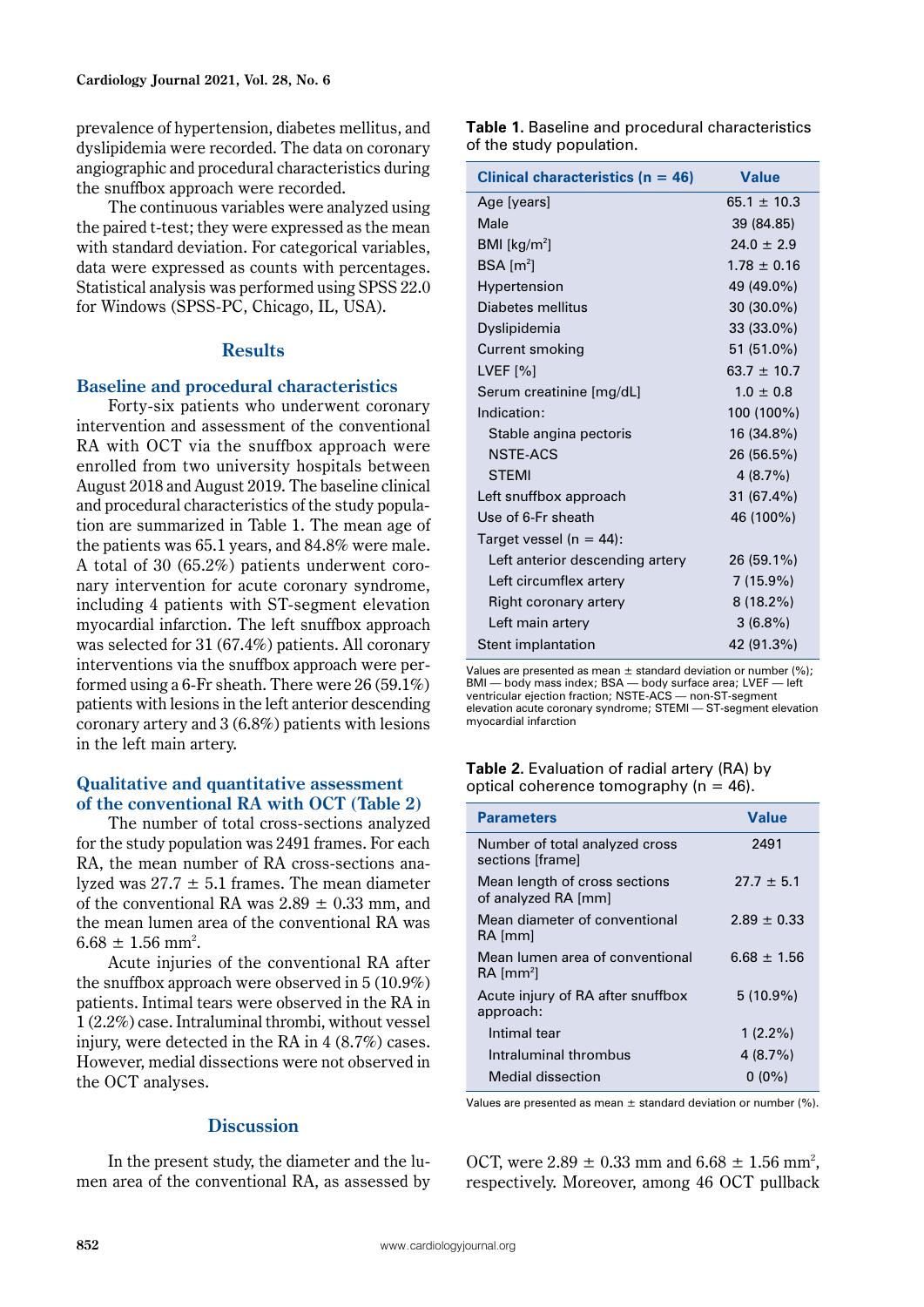images of the RA, acute vessel injury of the conventional RA was rarely observed. There was only 1 case of intimal tear (2.2%); although, 4 cases of intraluminal thrombi, without vessel injury (8.7%), were observed. According to available research, this is the first study to evaluate acute injury of the conventional RA with OCT after coronary intervention via the snuffbox approach.

Several studies have reported on the diameter of the RA. In a previous study, the diameter of the conventional RA was 2.72 mm in Korean patients, as noted with quantitative coronary angiography (QCA) [13]. In other studies, the diameter of the conventional RA was reported to be 2.7–3.1 mm, as assessed by vascular ultrasonography [15–17]. These findings were similar to the present RA diameter findings. However, several studies reported the lumen diameter measured using QCA was significantly smaller, approximately 5% smaller, compared to that determined using OCT [18, 19]. Therefore, the accurate RA diameter measured using OCT in the present study is expected to aid interventional cardiologists.

Several studies have reported that the occurrence of conventional RAO was rare, confirmed by vascular ultrasonography, after the snuffbox approach (0.27%, 1/366) [8, 16, 17]. Mizuguchi et al. [16] reported that the incidence of conventional RAO at 1-month, as evaluated by vascular sonography, was very rare (0.4%, 1/228). Moreover, snuffbox approach does not lead to direct damage of the conventional RA by arterial puncture and sheath insertion. Therefore, it is expected that the snuffbox approach would be beneficial for patients with end-stage renal disease (ESRD) or chronic kidney disease (CKD) in whom the RA must be preserved for the creation of the arteriovenous fistula. The protection of the RA by the snuffbox approach is expected; however, no studies have assessed the conventional RA using intravascular imaging modalities. OCT can provide superior resolution (10  $\mu$ m) for the visualization of the three layers of the artery: the intima, media, and adventitia [20, 21]. OCT evaluated the whole RA at the conventional radial puncture site in the present study and it clearly demonstrated that acute vessel injury of the RA after the snuffbox approach was infrequent. Therefore, this study reaffirms the potential benefits of the snuffbox approach in terms of the preservation of the conventional RA and the feasible access-site for CAG or PCI in patients with CKD or ESRD.

#### **Limitations of this study**

There are several limitations of the present study. First, for each patient, the snuffbox approach was performed by a single experienced radial operator at each hospital. Second, this study did not have a control group. Therefore, some selection bias may have influenced the results. Third, inter-observer and intra-observer variability of OCT analysis were not evaluated. Fourth, only Korean patients were enrolled in this study. Fifth, short-term or long-term patency of RA with using vascular ultrasound was not evaluated. Thus, the present results should be carefully interpreted. Despite these limitations, the study findings are expected to aid physicians in understanding the feasibility of the snuffbox approach for the preservation of the conventional RA.

# **Conclusions**

This retrospective OCT-based study indicated that the diameter of the conventional RA was  $2.89 \pm 0.33$  mm and that acute vessel injury of the conventional RA was rare in patients who underwent coronary intervention via the snuffbox approach. In the future, a large prospective multi-national study is needed to evaluate the long-term patency of conventional RA after the snuffbox approach.

#### **Acknowledgments**

The authors would like to thank the staff, especially Young Hun Jin, at the cardiac catheterization laboratories at Chonnam National University Hospital and Chungbuk National University Hospital for their commitment to this study.

#### **Conflict of interest:** None declared

#### **References**

- 1. Kiemeneij F, Laarman GJ. Percutaneous transradial artery approach for coronary stent implantation. Cathet Cardiovasc Diagn. 1993; 30(2): 173–178, doi: [10.1002/ccd.1810300220,](http://dx.doi.org/10.1002/ccd.1810300220) indexed in Pubmed: [8221875](https://www.ncbi.nlm.nih.gov/pubmed/8221875).
- 2. Agostoni P, Biondi-Zoccai GGL, de Benedictis ML, et al. Radial versus femoral approach for percutaneous coronary diagnostic and interventional procedures; Systematic overview and meta-analysis of randomized trials. J Am Coll Cardiol. 2004; 44(2): 349–356, doi: [10.1016/j.jacc.2004.04.034,](http://dx.doi.org/10.1016/j.jacc.2004.04.034) indexed in Pubmed: [15261930.](https://www.ncbi.nlm.nih.gov/pubmed/15261930)
- 3. Valgimigli M, Gagnor A, Calabró P, et al. MATRIX Investigators. Radial versus femoral access in patients with acute coronary syndromes undergoing invasive management: a randomised multicentre trial. Lancet. 2015; 385(9986): 2465–2476, doi: [10.1016/](http://dx.doi.org/10.1016/S0140-6736(15)60292-6) [S0140-6736\(15\)60292-6](http://dx.doi.org/10.1016/S0140-6736(15)60292-6), indexed in Pubmed: [25791214.](https://www.ncbi.nlm.nih.gov/pubmed/25791214)